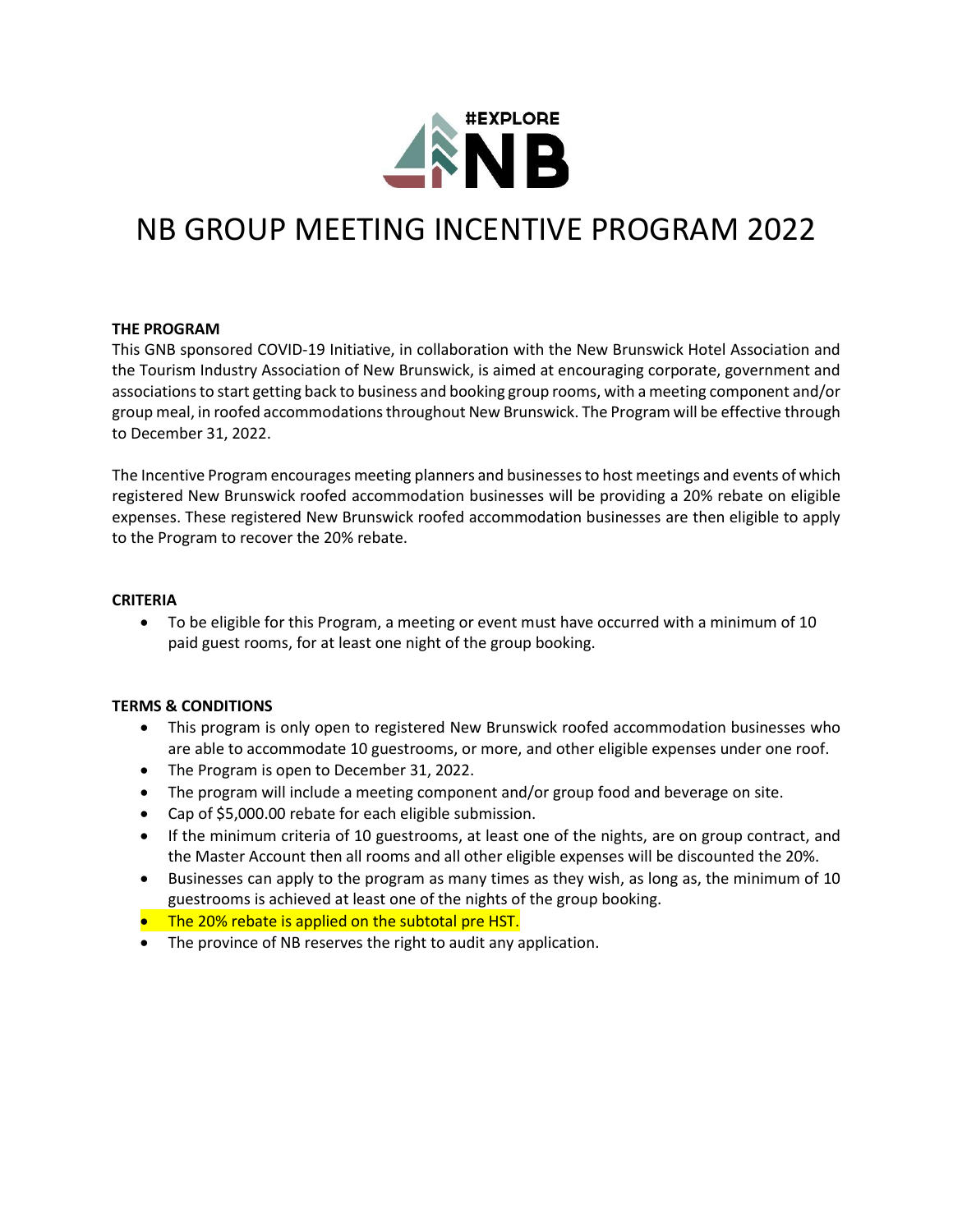| <b>ELIGIBLE EXPENSES</b>                                                                            | <b>INELIGIBLE EXPENSES</b>                                                                                                 |
|-----------------------------------------------------------------------------------------------------|----------------------------------------------------------------------------------------------------------------------------|
| Guestroom sales (Minimum of 10 guestrooms, for<br>at least one of the nights of the Group booking). | Family gatherings, weddings and sport.                                                                                     |
|                                                                                                     | Food and non-alcoholic beverages not purchased<br>from business holding the master account.                                |
| On-site meeting/event venue rental                                                                  | Gratuities, service charges on master bill.                                                                                |
| All meeting related charges:<br>Meeting room rental,                                                | Meeting space without hitting the minimum of 10<br>guestrooms, at least one of the nights, at the<br>roofed accommodation. |
| Audio Visual,                                                                                       | Tour/motor coach business.                                                                                                 |
| Food and non-alcoholic beverages,                                                                   | Cash paid outs.                                                                                                            |
| Parking.                                                                                            | 3rd Party Planner                                                                                                          |
|                                                                                                     | Sundries, spa, salon, golf, gift shop purchases and<br>other products and services on site.                                |

# **ADMINISTRATION**

- All eligible expenses under the specific Group booking, must be submitted on one Master Bill and have a registered business tax number.
- Master bill is reviewed by the roofed accommodation, to confirm criteria met or not met (10 rooms actualized, at least one of the nights). If YES, accommodations business will apply a 20% discount to client to the full master bill.
- Invoice sent to client for payment/or paid by the client on site.
- Roofed accommodation to set up 20% receivable.
- The Roofed accommodation provides Tourism, Heritage and Culture (THC) with the Master Bill and the claim outlined on the attached spread sheet, related to the group booking, reflecting the total number of guestrooms actualized and the associated meeting, food & beverage related expenses.
- The roofed accommodation must attest to the fact that all eligible expenses reflected were incurred.
- Deadline for the roofed accommodation to submit the Master Bill(s) for reimbursement is March 31, 2023.

## **CLAIM SUBMISSION FOR INCENTIVE REFUND**

Each Incentive claim for the 20% reimbursement of eligible expenses will provide the following details:

- Name of the roofed accommodation, complete address and name of contact.
- Name of the group booking, with the associated arrival date and departure date.
- The number of guestrooms actualized each night of the particular group booking.